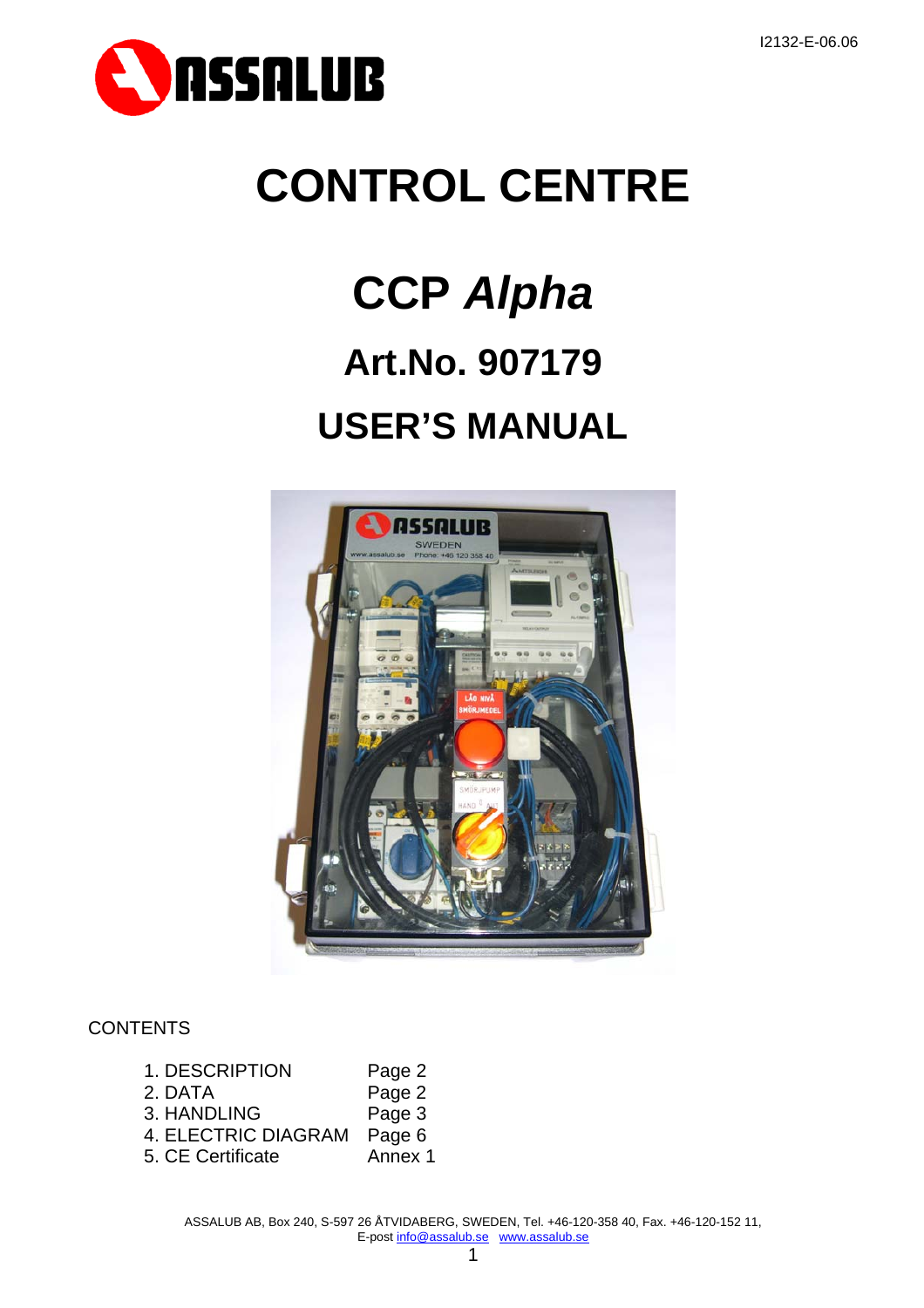#### **1. DESCRIPTION**

The control centre CCP *Alpha* controls and monitorse one electric motor powered lubrication pump.

One low level switch can be monitored.

#### **FUNCTIONS**

- Adjustable pause- and pump time.
- Continuously pumping
- Machine-interlocking control.
- Output for alarm signal (activated at low level of lubricant reservoir or triggered motor protection switch).

#### DEFINITIONS

| Pause time | Time from pump stop to pump start. |
|------------|------------------------------------|
| Pump time  | Time from pump start to pump stop. |

#### **2. DATA**

| <b>Protection class</b><br><b>Dimensions</b><br>Weight<br>Supply voltage<br>Current | IP 65<br>230x300x145 (WxHxD)<br>$4,5$ kg.<br>3x220V 50-60 Hz<br>max 10A |                                                                        |
|-------------------------------------------------------------------------------------|-------------------------------------------------------------------------|------------------------------------------------------------------------|
| Outputs:                                                                            | Pump<br>Alarm                                                           | 3x220 V 0,75A.<br>Potential-free contact max.250V AC, 30V DC<br>Max 1A |
| Inputs:                                                                             | <b>24V DC</b>                                                           |                                                                        |
| Adjustment range                                                                    | Pause time<br>Pause time                                                | $1 - 32$ 767 minutes<br>$1 - 32$ 767 minutes                           |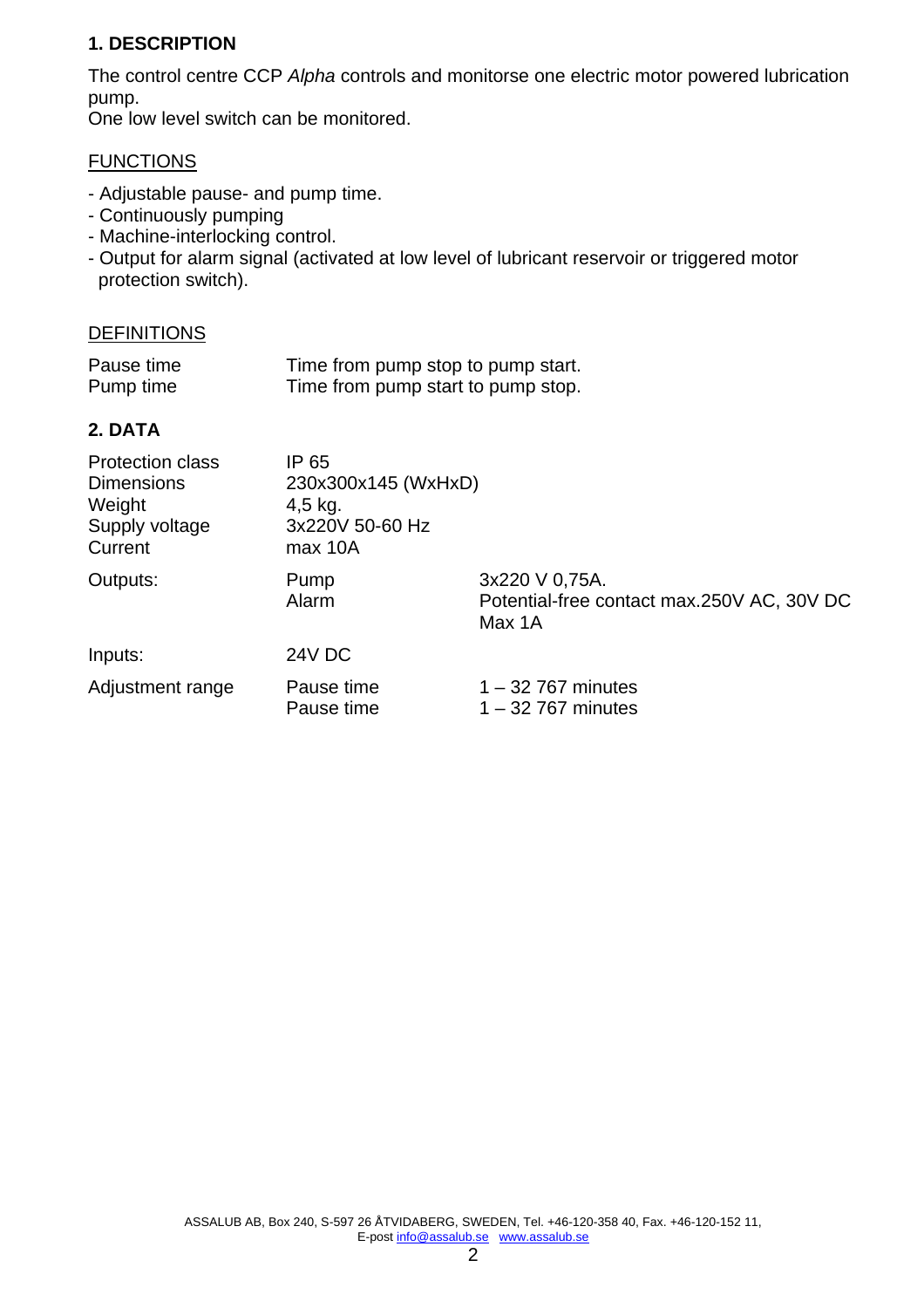### **3. HANDLING**

#### TYPE OF RUNNING

With the switch in the front of the cabinet the type of running is choosen:

- 1 The pump is running continously
- 0 The pump is stopped

Aut The pump is controlled by the setting for pump time and pause time.

#### **SETTINGS**

The time the lubrication shall continue, here called pump time and the time between the lubrications, here called pause time can be set.



To be able to change the setting, put the switch for type of running in the 0 position.

Place the cursor at the setting to be changed with the up/down arrow.

Change setting by pressing +or -.

Confirm the new setting by pressing OK.

#### NORMAL RUNNING

During the pause time it is shown how much that has passed of the pause time.



In this example 11 minuter has passed of the pause time.

During the pump time it is shown how much that has passed of the pump time.



In this example 4 minuter has passed of the pump time.

ASSALUB AB, Box 240, S-597 26 ÅTVIDABERG, SWEDEN, Tel. +46-120-358 40, Fax. +46-120-152 11, E-post info@assalub.se www.assalub.se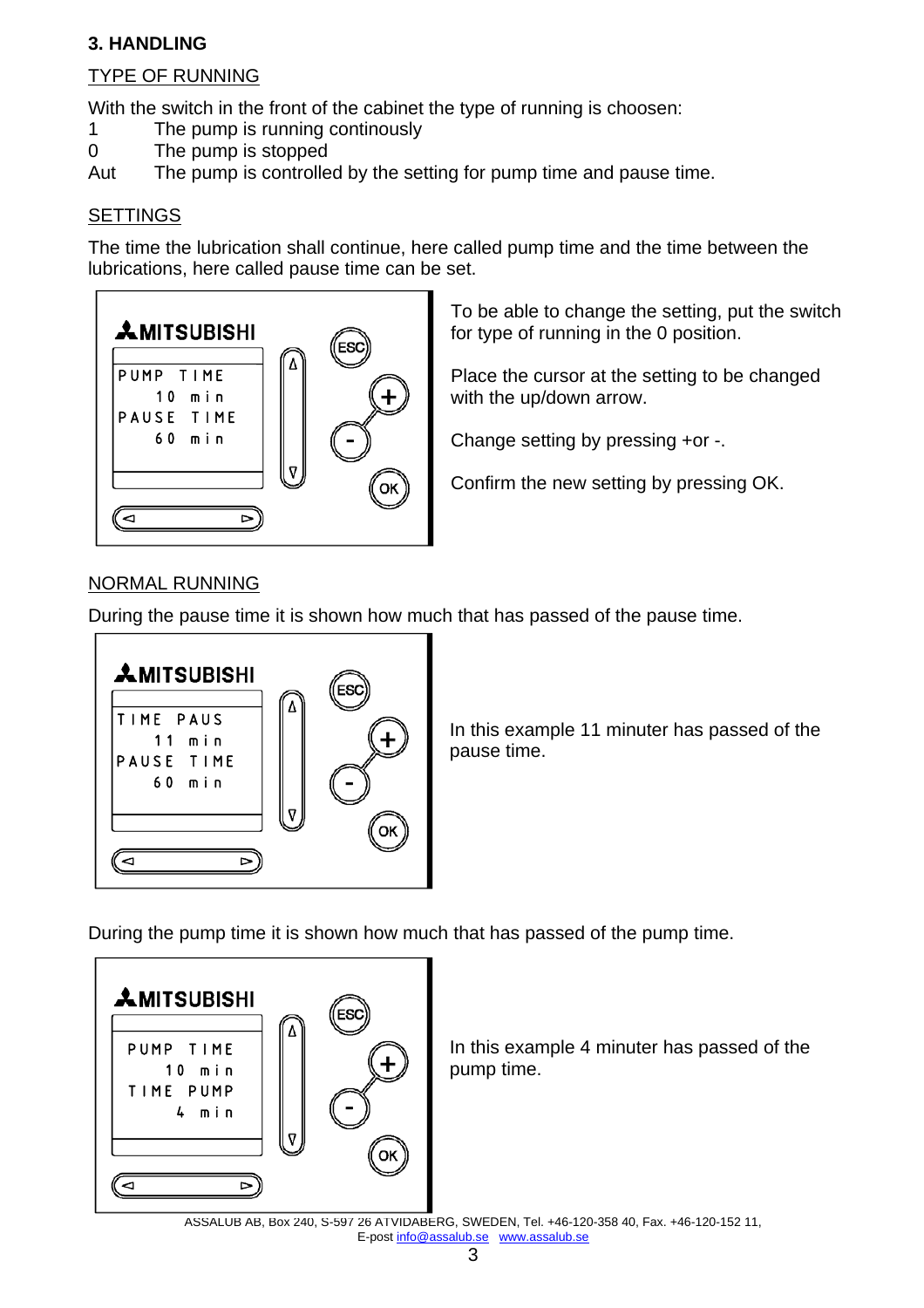### CONTINOUS LUBRICATION

When the switch for type of running is in 1 position the pump runs continously.



# MACHINE INTERLOCKING.

The control centre can be controlled by the lubricated machine, so called, machine interlocking.



When the contact for machine interlocking is being closed (the lubricated machine is stopped) the lubrication phase in progress, if any, is stopped as well as the time counting. At restart of the machine the lubrication phase and the time counting resumes.

# ALARM

If the alarm level switch in the lubricant reservoir is triggered, a low level alarm is activated.



The system stops lubricating and the alarm contact closes.

The alarm is deactivated when the reservoir has been replenished.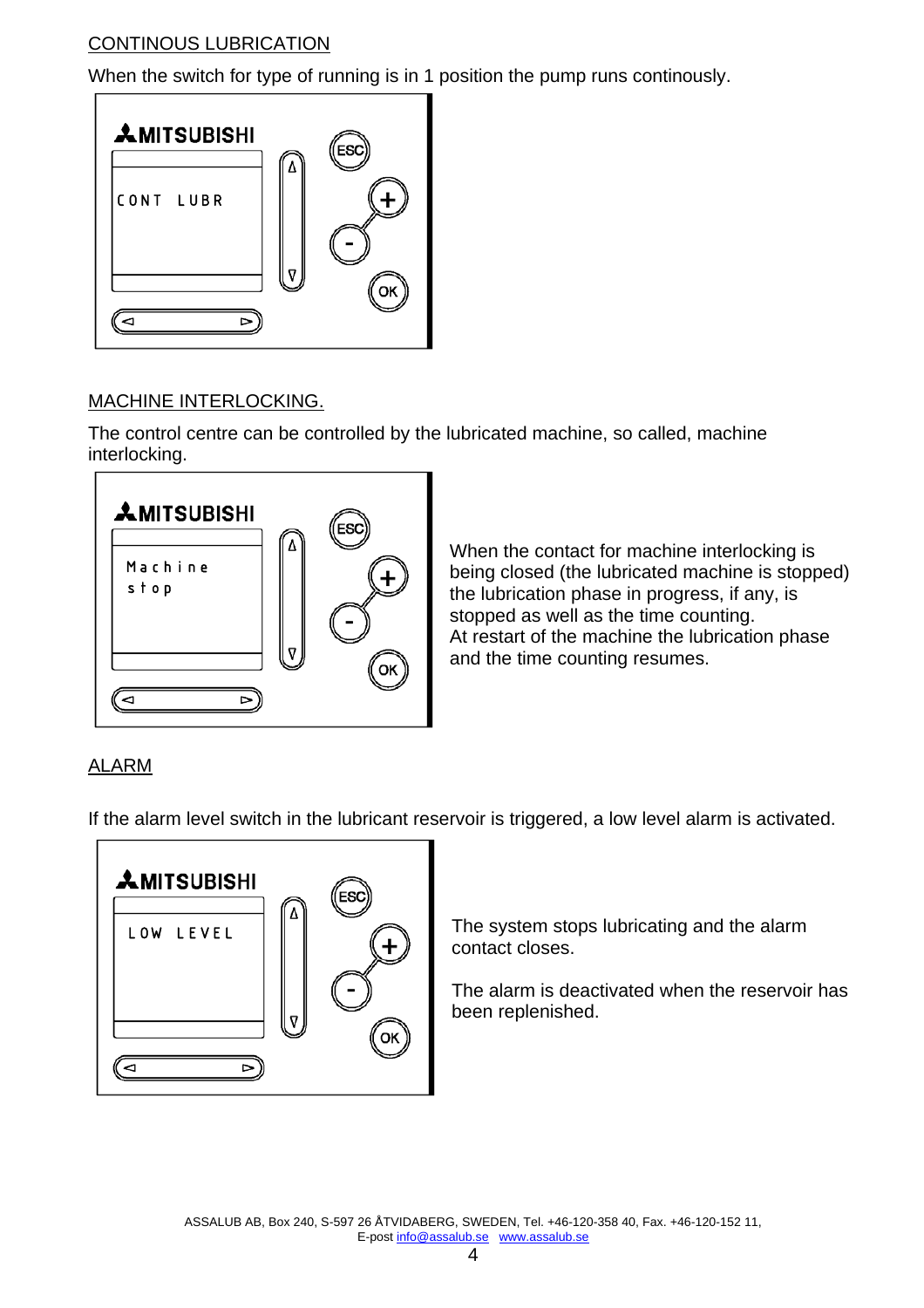If the motor protection switch is triggered, a pump alarm is activated.



The system stops lubricating and the alarm contact closes.

The alarm is deactivated when the motor protection switch is reset.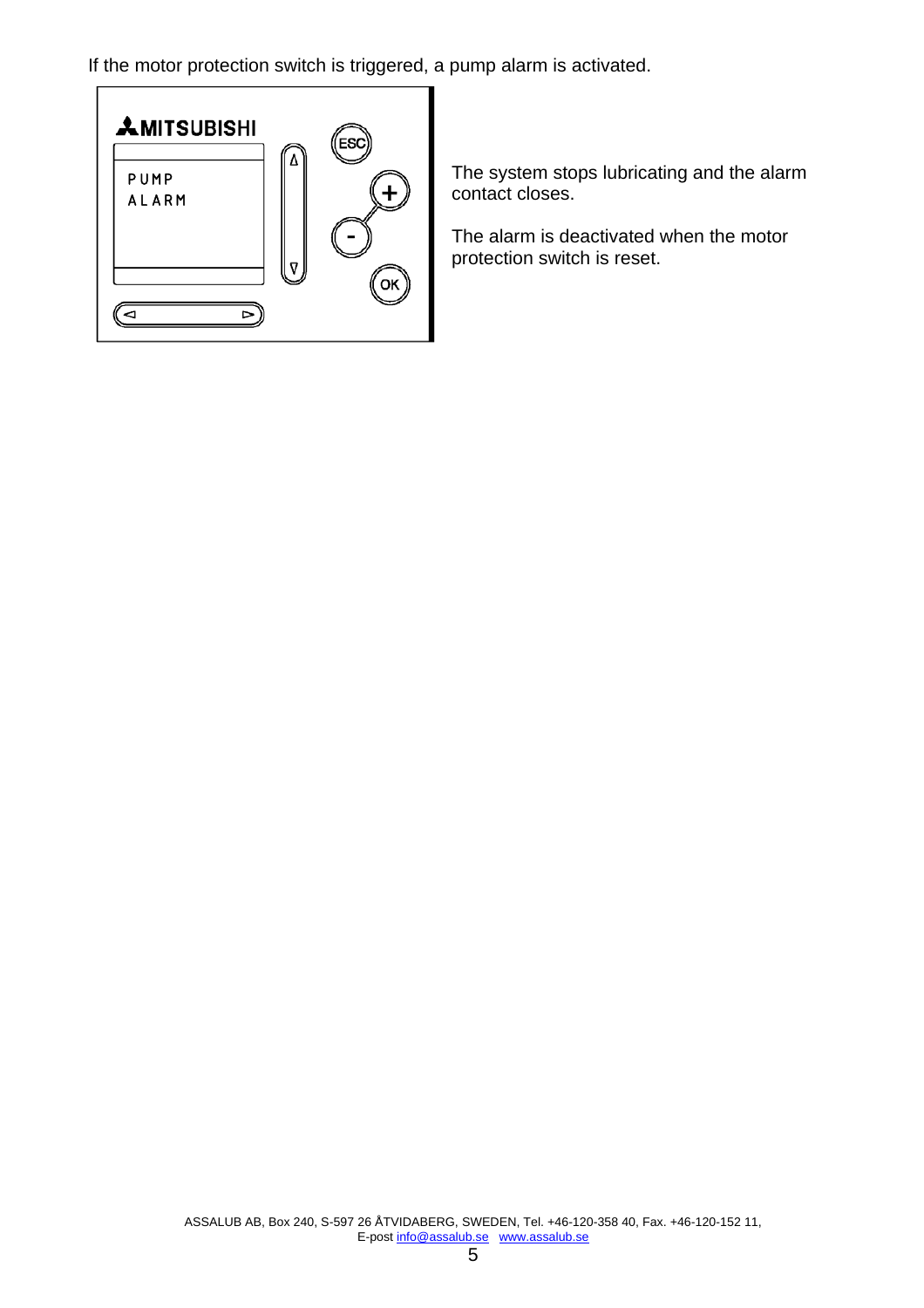| $\overline{z}$                                                              |                                                 |                             | ᅱ                         | $\sim$                           | ∸                  |                 |                 | $\alpha \omega \infty$       | ∸                                  | $\rightarrow$     | ∸              | ∸                                           | $\rightarrow$           | ∸                                                       |                                |             | $\vec{r}$   |            |                |  |                  |       |          |     |  |  |        |  |  |
|-----------------------------------------------------------------------------|-------------------------------------------------|-----------------------------|---------------------------|----------------------------------|--------------------|-----------------|-----------------|------------------------------|------------------------------------|-------------------|----------------|---------------------------------------------|-------------------------|---------------------------------------------------------|--------------------------------|-------------|-------------|------------|----------------|--|------------------|-------|----------|-----|--|--|--------|--|--|
| <b>Andring</b>                                                              |                                                 |                             |                           |                                  | ā                  | $101 - 101$     | $1 - 3$         | 뉴                            | $\exists$                          | PLC               | Ţ              | KF1                                         | $\overline{z}$          | $\overline{a}$                                          |                                |             | Pos.        |            |                |  |                  |       |          |     |  |  |        |  |  |
| $\Xi$<br><b>Andring</b>                                                     |                                                 |                             |                           | <b>CABLE INLET</b><br>TELL INLET | <b>MAIN SWITCH</b> | <b>TERMINAL</b> | <b>TERMINAL</b> | <b>TERMINAL</b>              | <b>POWER SUPPLY</b>                | $\frac{1}{2}$     |                | CONTACTOR WITH TERMAL RELAY<br>MCCB         | $\frac{1}{\sqrt{M}P}$   | LAMP SWICH                                              | <b>CABINET</b>                 | Name        |             | Ċ          |                |  |                  |       |          |     |  |  |        |  |  |
| batum 060626<br><b>VACIONAL IN</b><br>ATMDABERG SWEDEN<br>#46 (0)120–299 90 | <b>Ritad</b><br><b>Konstr</b><br>है।<br><br>JeA | P<br>$\frac{9514}{ }$       |                           | SKINTOP STI6                     | $KS$ 1.40          | M4/6            | M4/6            | M4/6 PE                      | CMP 230 24                         | $AL-10MR-D$       | $243$ 33       | $LCDO9P7 +$<br>$\frac{1}{2005}$             |                         | <u>2B4-BK1353+ZB4-BW0B51+ZBE-101</u><br><u>ZB4-BVB4</u> | CAB PC3020 18T bygel + EKIV 23 | <b>Type</b> |             | <b>180</b> | $\frac{8}{10}$ |  |                  | Dª ⊗≢ | ו ר      | 300 |  |  |        |  |  |
| Layout/Parts list                                                           | Control unit Lubrication pump<br>Art.nr: 907179 | CCP<br><b>ALPHA</b>         |                           | $\frac{22.5}{18.6}$              |                    |                 |                 |                              | $\frac{230}{244}$ =<br><b>AVOC</b> |                   | $2-POL$<br>C3A | $0.63 - 1A$                                 | <b>24V RED</b>          | 24V YELLOW 3CL<br>$\frac{3-1005}{2}$                    | 200x300x180                    |             | Data        |            |                |  | <b>TERMINALS</b> |       | פן<br>Ľ. |     |  |  | é<br>ᄝ |  |  |
|                                                                             | $9514 - 03$                                     | Ritn nr<br>Drder nr<br>9514 | <b>AHLSELL</b><br>Blad nr | <b>AHLSELL</b>                   | <b>ENSTO</b>       | <b>ENTRELEC</b> |                 | <b>ENTRELEC</b><br>CONTRELEC | <b>MEANWELL</b>                    | <b>MTSUBISTIK</b> |                | <b>GROUPE SCHNEIDER</b><br>GROUPE SCHNEIDER | <b>GROUPE SCHNEIDER</b> | <b>GROUPE SCHNEIDER</b>                                 | <b>FIBOX</b>                   |             | Manufacture |            |                |  |                  |       |          |     |  |  | ਤ      |  |  |
|                                                                             |                                                 |                             |                           |                                  |                    |                 |                 |                              |                                    |                   |                |                                             |                         |                                                         |                                |             | Rev         |            |                |  |                  |       |          |     |  |  |        |  |  |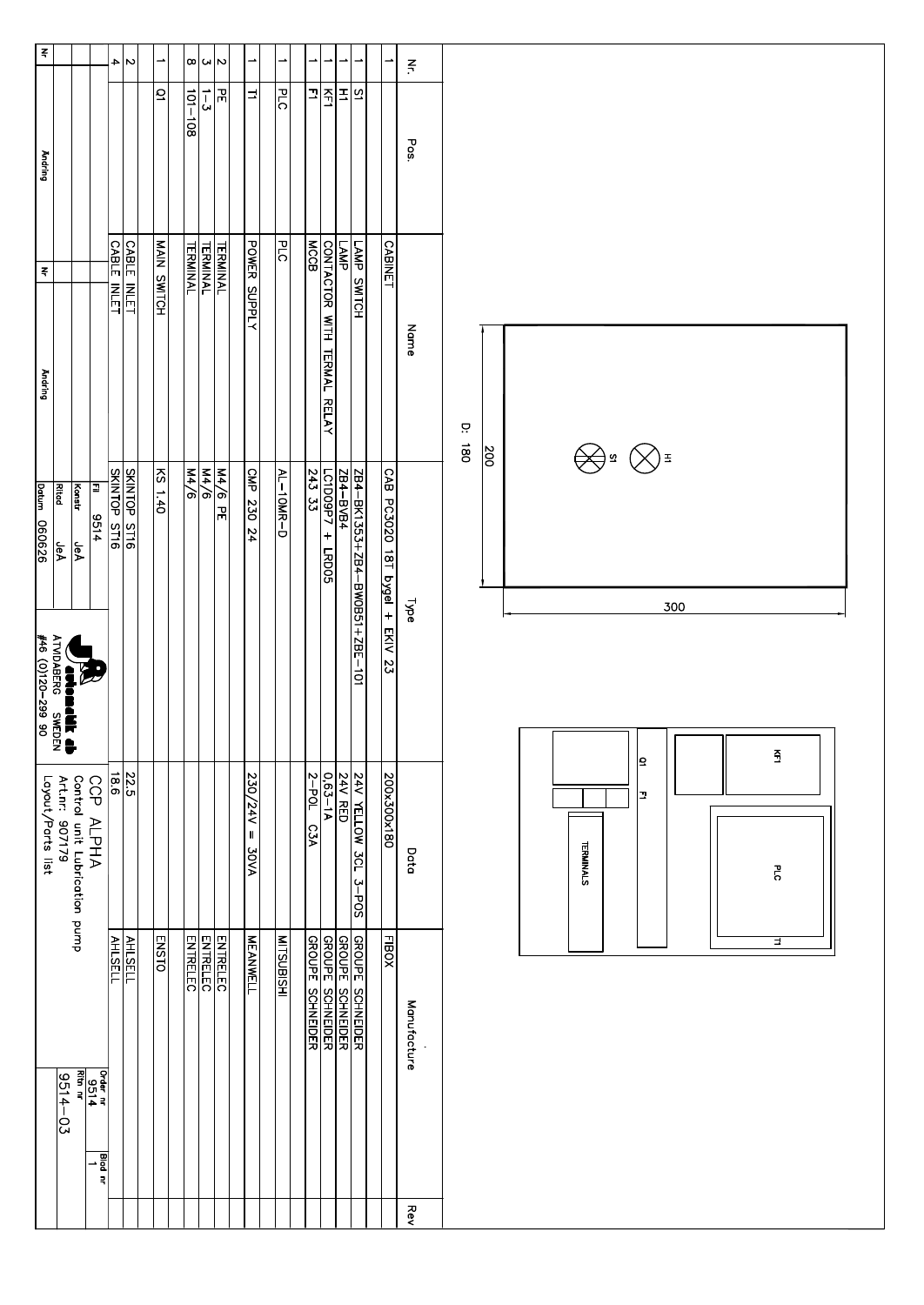